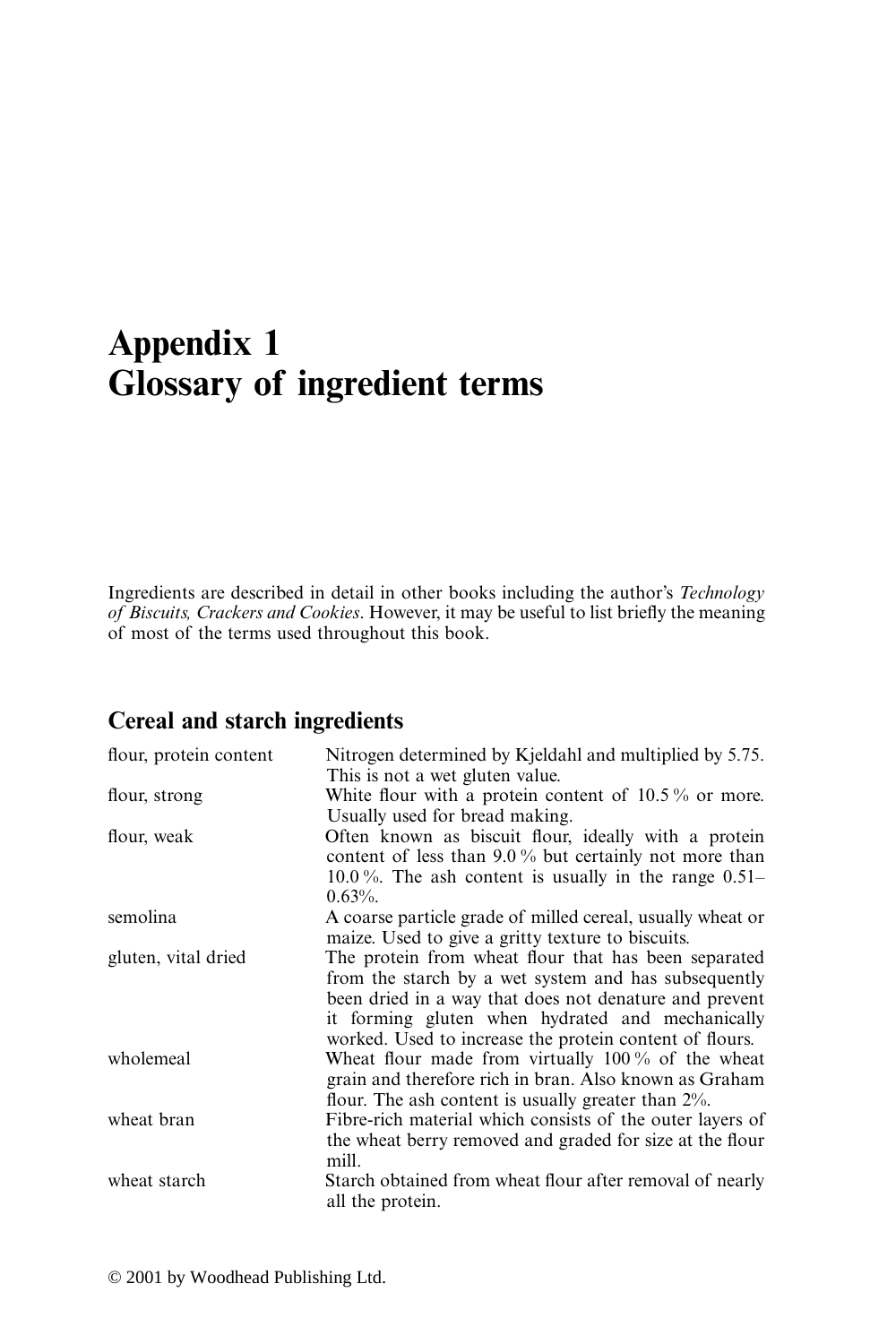| wheat germ            | The embryo of the wheat berry. Rich in fat and usually<br>heat treated to retard the development of fat rancidity.                                                                  |
|-----------------------|-------------------------------------------------------------------------------------------------------------------------------------------------------------------------------------|
| cornflour/corn starch | Protein-free starch extracted from maize. Cornflour<br>(USA) can also mean a yellowish flour obtained by<br>milling maize. It is not used in this way in this book.                 |
| rice flour            | Flour or fine semolina obtained from milling rice.                                                                                                                                  |
| oatmeal/flakes        | Oatmeal is a coarse flour obtained by milling oats. The<br>more normal form of oats as used in biscuits is as flakes.<br>These are rolled pieces cut from whole grains of oats. The |
|                       | thickness can be specified. All oat products are heat<br>treated to retard the onset of fat rancidity. This affects                                                                 |
|                       | the water absorption of the materials.                                                                                                                                              |
| malt flour            | A brown flour obtained by milling dried wheat or barley                                                                                                                             |
|                       | grains after they have been allowed to germinate. Malt                                                                                                                              |
|                       | flour is typically rich in $\alpha$ -amylase enzyme and is used<br>when dough is fermented with yeast.                                                                              |
| malted wheat          | Lightly germinated wheat that after drying is milled into<br>a coarse meal. This material is used as a flavour and                                                                  |
|                       | texture source.                                                                                                                                                                     |
| potato starch         | Starch obtained from potatoes.                                                                                                                                                      |
| tapioca starch        | Also known as cassava starch and manioc. Obtained                                                                                                                                   |
|                       | from the swollen roots of the tropical plant <i>Manihot</i><br>utilissima.                                                                                                          |
| arrowroot             | Obtained from the roots of a tropical plant. Now rarely<br>used in biscuits.                                                                                                        |
| rye flour             | This flour is milled in the same way as wheat but the flour<br>is darker and produces very sticky doughs.                                                                           |

## **Sugars and other sweeteners**

| sugar, granulated     | White crystalline sucrose. The most commonly available<br>grade.                                                                                                                                                                                                     |
|-----------------------|----------------------------------------------------------------------------------------------------------------------------------------------------------------------------------------------------------------------------------------------------------------------|
| sugar, powdered/icing | Powdered sugar is normally produced by rough milling<br>of granulated sugar. It is dusty but with a wide particle-<br>size range. Icing sugar has a uniform very fine particle<br>size.                                                                              |
| sugar, caster         | White crystalline sucrose. With a finer and narrower par-<br>ticle size range than granulated sugar.                                                                                                                                                                 |
| sugar, Demerara/brown | Used to indicate a range of brown crystalline sucrose<br>sugars with a coating of syrup of varying colour and<br>flavour.                                                                                                                                            |
| cane syrup $80\%$     | Used to indicate a broad range of syrups with $80\%$ solids<br>derived from the refining of cane sugar. They can range<br>from very dark syrup like molasses to golden syrup which<br>may be partially inverted. Used exclusively for their excel-<br>lent flavours. |
| invert syrup $70\%$   | A syrup of $70\%$ solids made by acid hydrolysis of<br>sucrose. The result is a $50:50$ mixture of dextrose and<br>fructose which are both reducing sugars and contribute<br>to the Maillard reaction in baking.                                                     |
| malt extract $80\%$   | A thick glutinous syrup of $80\%$ solids usually non-<br>diastatic and obtained by water extraction of malted<br>wheat or barley. The heat treatment used to concentrate                                                                                             |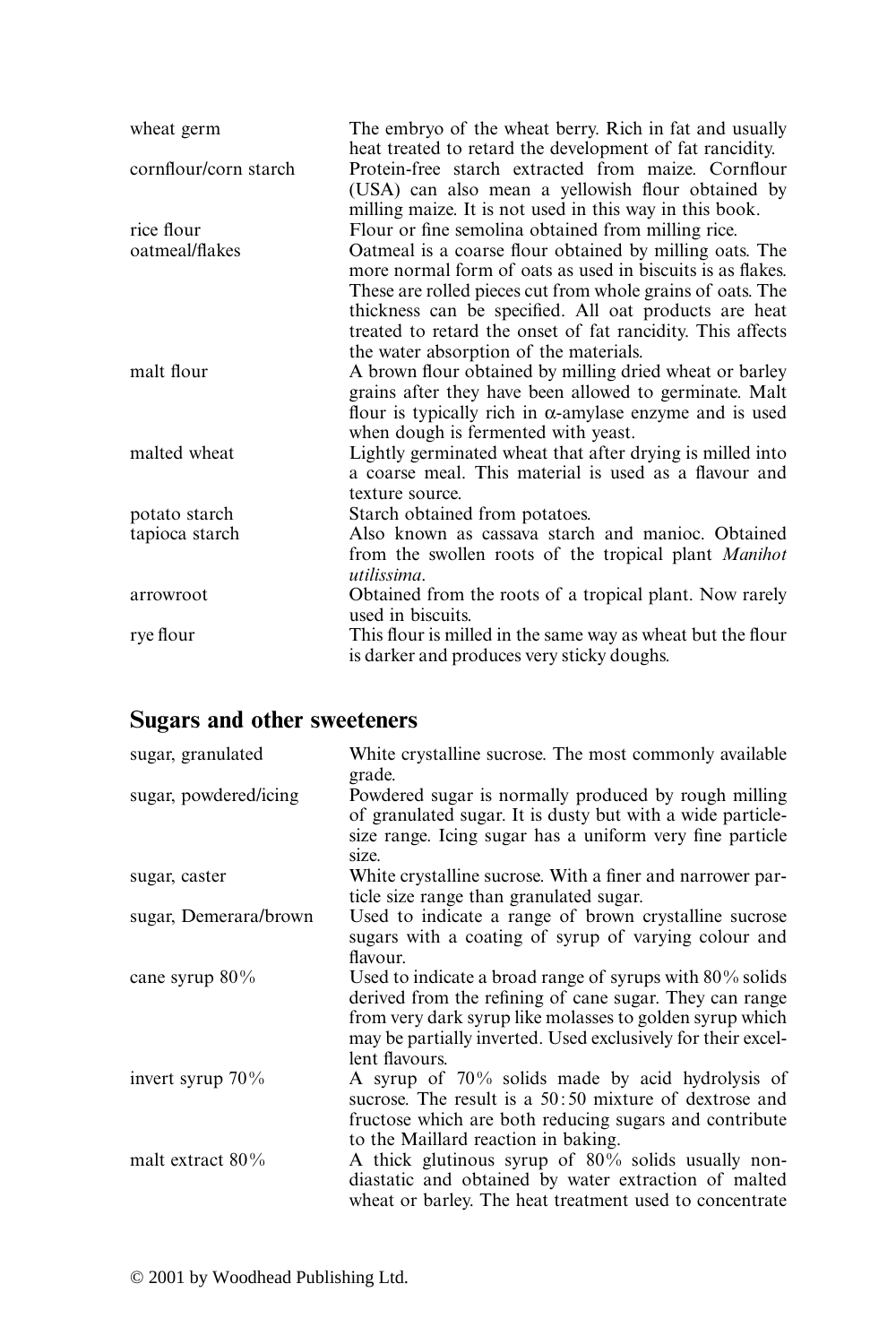|                            | the solution destroys any enzymes. Used as an important<br>flavour material. Rich in maltose, which is a reducing                                                                                                                                                                                                                                        |
|----------------------------|----------------------------------------------------------------------------------------------------------------------------------------------------------------------------------------------------------------------------------------------------------------------------------------------------------------------------------------------------------|
|                            | sugar.                                                                                                                                                                                                                                                                                                                                                   |
| glucose syrup $80\%$       | A syrup with $80\%$ solids derived by partial hydrolysis of<br>corn starch. Also known as corn syrup. There are various<br>grades such as DE 42, DE 60, DE 90 which indicate the<br>equivalent concentration of dextrose in the syrup. The<br>other solids are a mixture of carbohydrates with larger<br>molecules such as dextrins and polysaccharides. |
| saccharin                  | An artificial sweetener with intense sweetening<br>properties.                                                                                                                                                                                                                                                                                           |
| dextrose monohydrate       | A fine white powder of dextrose, a reducing sugar.                                                                                                                                                                                                                                                                                                       |
| liquid sugar $67\%$        | A solution of sucrose at $67\%$ solids.                                                                                                                                                                                                                                                                                                                  |
| honey $80\%$               | A natural product made by bees. The composition is very                                                                                                                                                                                                                                                                                                  |
|                            | similar to invert syrup but the flavour properties are<br>exceptional.                                                                                                                                                                                                                                                                                   |
| maltodextrin               | A more or less tasteless polysaccharide powder obtained                                                                                                                                                                                                                                                                                                  |
|                            | by partial hydrolysis of corn starch.                                                                                                                                                                                                                                                                                                                    |
| high fructose syrup $80\%$ | A syrup with $80\%$ solids. A specific type of glucose syrup                                                                                                                                                                                                                                                                                             |
|                            | prepared to have a much higher fructose content than<br>normal glucose syrup. It is thus sweeter.                                                                                                                                                                                                                                                        |

#### **Fats**

| dough fat       | Used to indicate a non-specific blend of anhydrous<br>vegetable fats designed to have physical properties similar<br>to butter fat. They are handled as bulk plasticised fat<br>at about $26^{\circ}$ C or in boxes. |
|-----------------|----------------------------------------------------------------------------------------------------------------------------------------------------------------------------------------------------------------------|
| butter          | Fat solids obtained from milk and plasticised with 16%<br>of water.                                                                                                                                                  |
| margarine       | A blend of fats usually all of vegetable origin plasticised<br>with $16\%$ water and possibly some milk solids and<br>colour.                                                                                        |
| oil/ butter oil | Used to indicate either a liquid fat (oil) or anhydrous<br>butter.                                                                                                                                                   |
| <b>HPKO</b>     | Hardened palm kernel oil, used in biscuit creams and<br>some chocolate flavoured coatings.                                                                                                                           |
| lauric fats     | Coconut and palm kernel fats which are high in lauric<br>acid esters. Used for biscuit creams and fat sprays.                                                                                                        |
| <b>CBR</b>      | Cocoa butter replacement fat. A fat used to make a<br>chocolate flavoured coating. Usually a lauric fat.                                                                                                             |
| lecithin        | A complex natural surfactant usually obtained from soya<br>beans.                                                                                                                                                    |
| data ester      | A specific surfactant. See also DATEM.                                                                                                                                                                               |
| sucrose ester   | A specific surfactant.                                                                                                                                                                                               |
| soya flour      | Used to indicate a defatted flour obtained from soya<br>beans. Used principally as a source of lecithin in biscuits.                                                                                                 |
| <b>GMS</b>      | Glycerol monostearate. A general purpose surfactant<br>(emulsifier).                                                                                                                                                 |
| <b>SSL</b>      | Sodium stearoyl lactylate, a surfactant.                                                                                                                                                                             |
| <b>DATEM</b>    | Diacetyl tartaric acid ester of mono- or diglyceride of a<br>fatty acid, a surfactant.                                                                                                                               |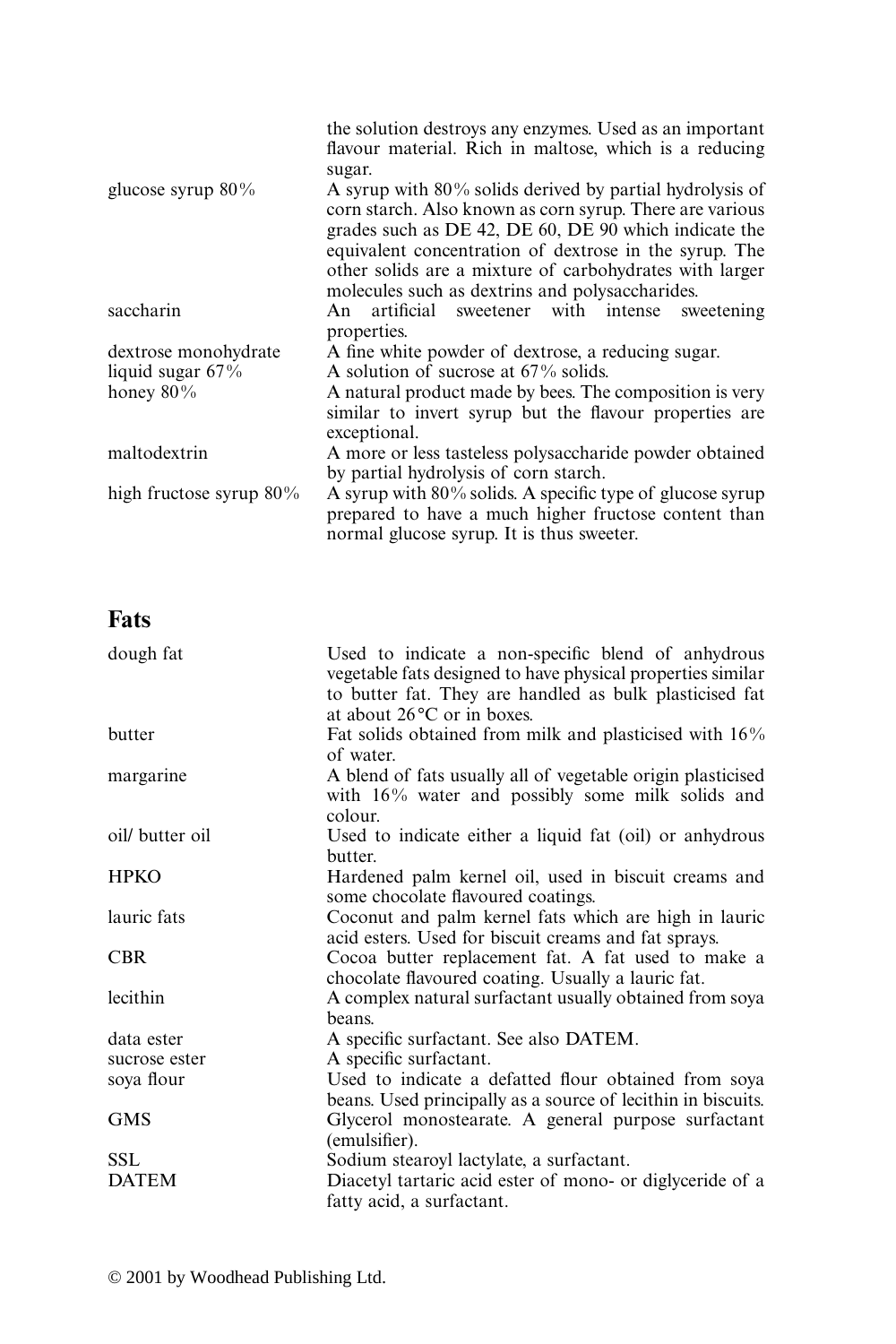### **Dairy products**

| cheese                | Fresh cheese, usually of Cheddar type as this has the<br>strongest flavour. |
|-----------------------|-----------------------------------------------------------------------------|
| cheese powder         | Dried cheese, usually Cheddar.                                              |
| <b>SMP</b>            | Skimmed milk powder. Obtained by drying milk after the                      |
|                       | fat has been removed.                                                       |
| <b>FCMP</b>           | Full cream milk powder. Obtained by drying milk. The                        |
|                       | flavour is good but the shelf life is much shorter than is<br>that of SMP.  |
| whey powder           | Obtained by drying whey, which is a by-product of cheese                    |
|                       | manufacture. Fat free and if demineralised the flavour is                   |
|                       | less salty and bitter. Commonly used as a cheaper sub-                      |
|                       | stitute for SMP.                                                            |
| lactose               | Milk sugar. A reducing sugar but used principally as a                      |
|                       | flavour enhancer for savoury products.                                      |
| egg, dried            | Dried whole egg. Rich in lecithin but not useful for pro-                   |
|                       | ducing a foam, which is done with fresh eggs.                               |
| egg, fresh            | Shelled eggs that are either fresh or carefully thawed from                 |
|                       | frozen. The latter are always pasteurised because of the                    |
|                       | common danger of <i>Salmonella</i> contamination from eggs.                 |
| egg white             | Either separated from fresh eggs or reconstituted from                      |
|                       | dried albumen.                                                              |
| egg yolk              | Dried powder rich in lecithin.                                              |
| fresh milk            | Pasteurised whole milk.                                                     |
| milk, sweet condensed | Milk that has been concentrated by evaporation with                         |
|                       | added sugar to act as preservative.                                         |

#### **Chemicals and aeration aids**

| amm. bic.           | Ammonium bicarbonate (volatile salt) ammonium<br>hydrogen carbonate                                                               |
|---------------------|-----------------------------------------------------------------------------------------------------------------------------------|
| soda                | Sodium bicarbonate (sodium hydrogen carbonate)                                                                                    |
| ACP/cream of tartar | Used to indicate an acid salt. Acid calcium phosphate or<br>cream of tartar (potassium acid tartrate).                            |
| <b>SAPP</b>         | Sodium acid pyrophosphate.                                                                                                        |
| salt                | Sodium chloride.                                                                                                                  |
| tartaric acid       | Acidification additive.                                                                                                           |
| citric acid         | Acidification additive.                                                                                                           |
| <b>SMS</b>          | Sodium metabisulphite (or pyrosulphite), $Na2S2O5$ , a<br>reducing agent used to modify the strength of gluten in<br>doughs.      |
| P. enzyme           | Proteolytic enzyme. Usually a white powder that requires<br>care in handling, used to modify the strength of gluten<br>in doughs. |
| yeast, fresh        | Used to ferment bread and some cracker doughs.                                                                                    |
| glycerine           | Used as a humectant in sponge batters and with dried<br>fruit and pastes.                                                         |
| calcium lactate     | Dietary supplement.                                                                                                               |
| mould inhibitor     | Usually calcium propionate included in moist products<br>to retard the growth of fungal moulds.                                   |
| vitamins            | Standardised preparations used to fortify dietetic prod-<br>ucts especially those for babies and infants.                         |